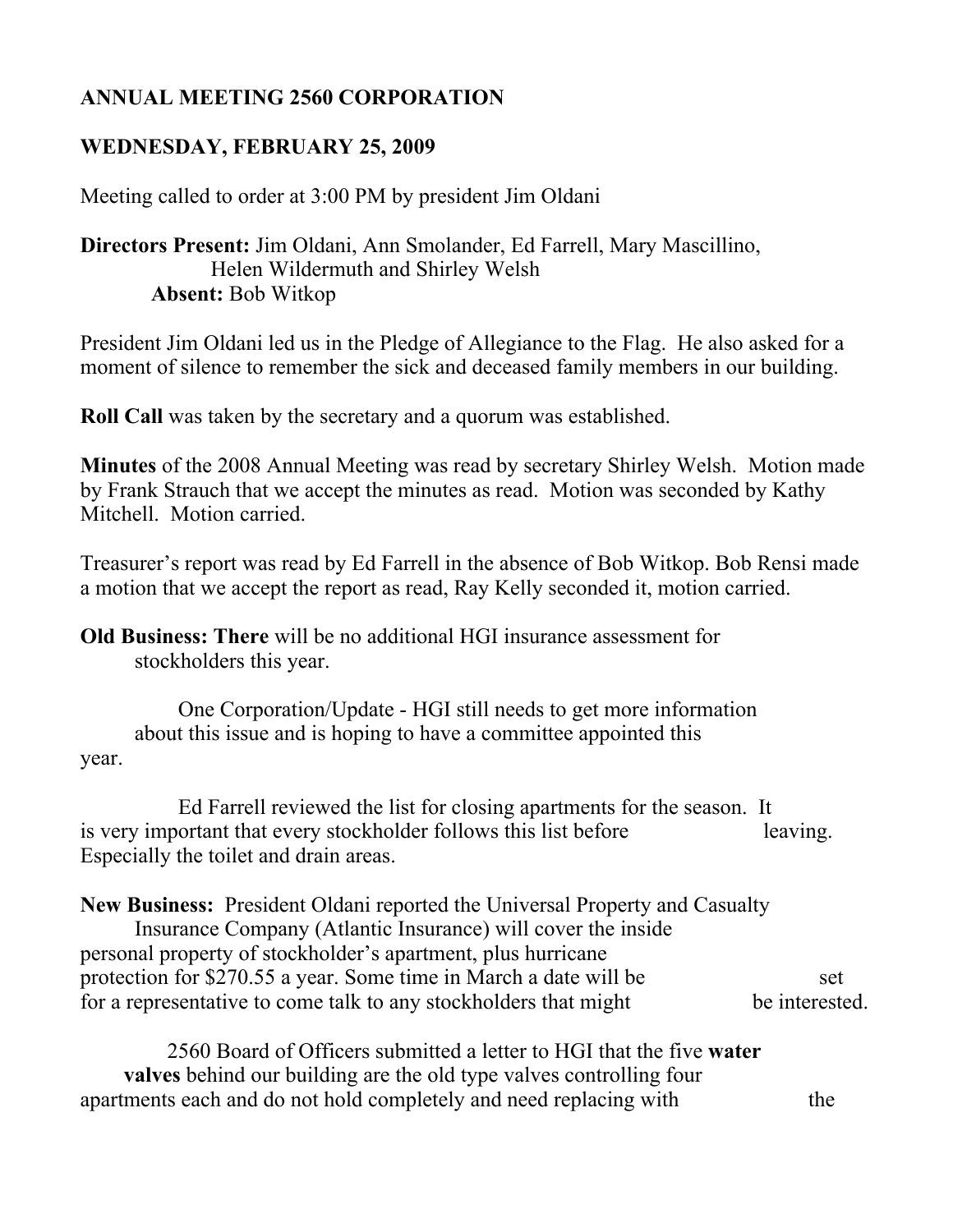newer ball type valves. HGI agreed to replace the valves.

**2009 - 2010 Budget** - There will be a 2 1/2% increase in

maintenance fees :

One bedroom - \$498.00

Two bedroom - \$650.00

per quarter. There had not been an increase for 3 years. Ed Farrell went over the rest of the proposed budget.

Bob Rensi made a motion that we round down the figures to the nearest dollar amount and approve the budget. Jan Oldani seconded the motion and the motion was carried.

**Reserves** - Jim Oldani reported that we have no specified reserves (as per FS 719;106(J) for our building as HGI has enough reserves. Helen Wildermuth made the motion that we keep no reserves (per  $FS$   $719,106$  (J) seconded by Lillian Strauch. Motion carried.

**Search Committee Report** - Chairman Frank Strauch reported that

there were no declarations of nominations from any 2560 Stockholders and none from the floor. The present board is willing to serve another year except Bob Witkop resigned from being Treasurer, and Bob Rensi will take over his position.

Frank Strauch made a motion that we approve the candidates as submitted, Ray Kelly seconded and the motion was carried.

**Gathering/Party dates** - Jim Oldani reported the next years annual meeting will be **Wednesday 2/24/10** at 3:00 PM in the Clubhouse. We will continue our Wed. cookouts, with the grill being ready for grilling at 5:00 PM. All are welcome, just bring your food and enjoy the fellowship with each other. Ed Farrell suggested that we purchase a gas grill out of building funds, up to \$200. There are many advantages to having a gas grill as opposed to charcoal. Discussion followed and Ed made the motion for the purchase, Frank Strauch seconded, motioned carried.

**Hostesses for 2009** - Jan Oldani and Ann Smolander agreed to remain as hostesses for one more year.

**Direct TV** - Jim Oldani reported that we still are looking into companies. The HGI board also needs our support in researching this area. Nothing definite has been established.

The city has stopped the free WiFi on the pole by the park due to budget cuts.